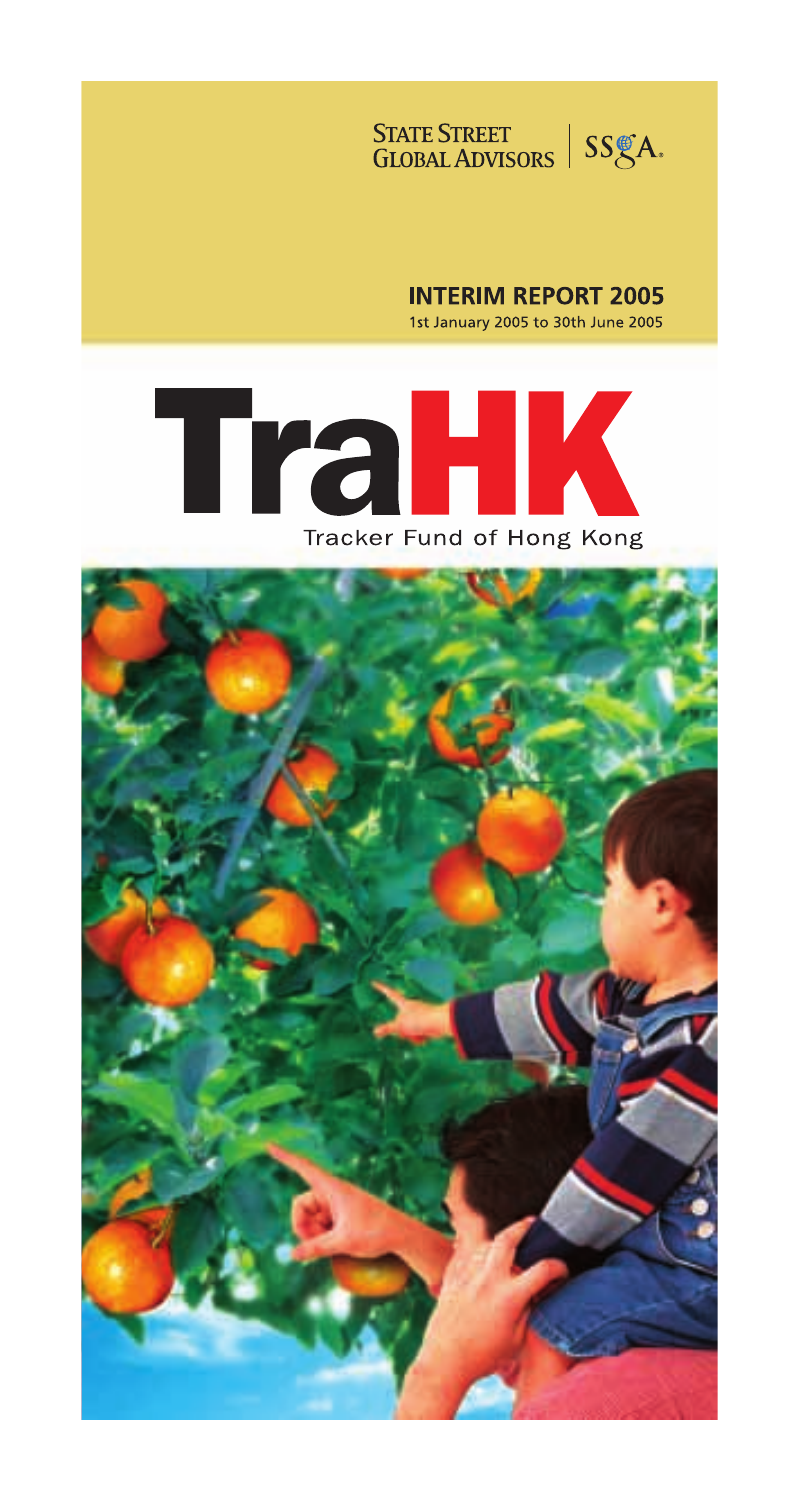# **Contents**

- Condensed statement of operations (unaudited) 1
- Condensed statement of assets and liabilities (unaudited) 2
- Condensed statement of changes in net assets attributable to
	- unitholders (unaudited) 3
	- Condensed statement of cash flows (unaudited) 4
	- Condensed statement of distributions (unaudited) 5
	- Notes to the unaudited condensed financial statements 6-14
		- Investment portfolio (unaudited) 15-16
- Statement of movements in investment portfolio (unaudited) 17
	- Administration and management 18
		- Performance record 19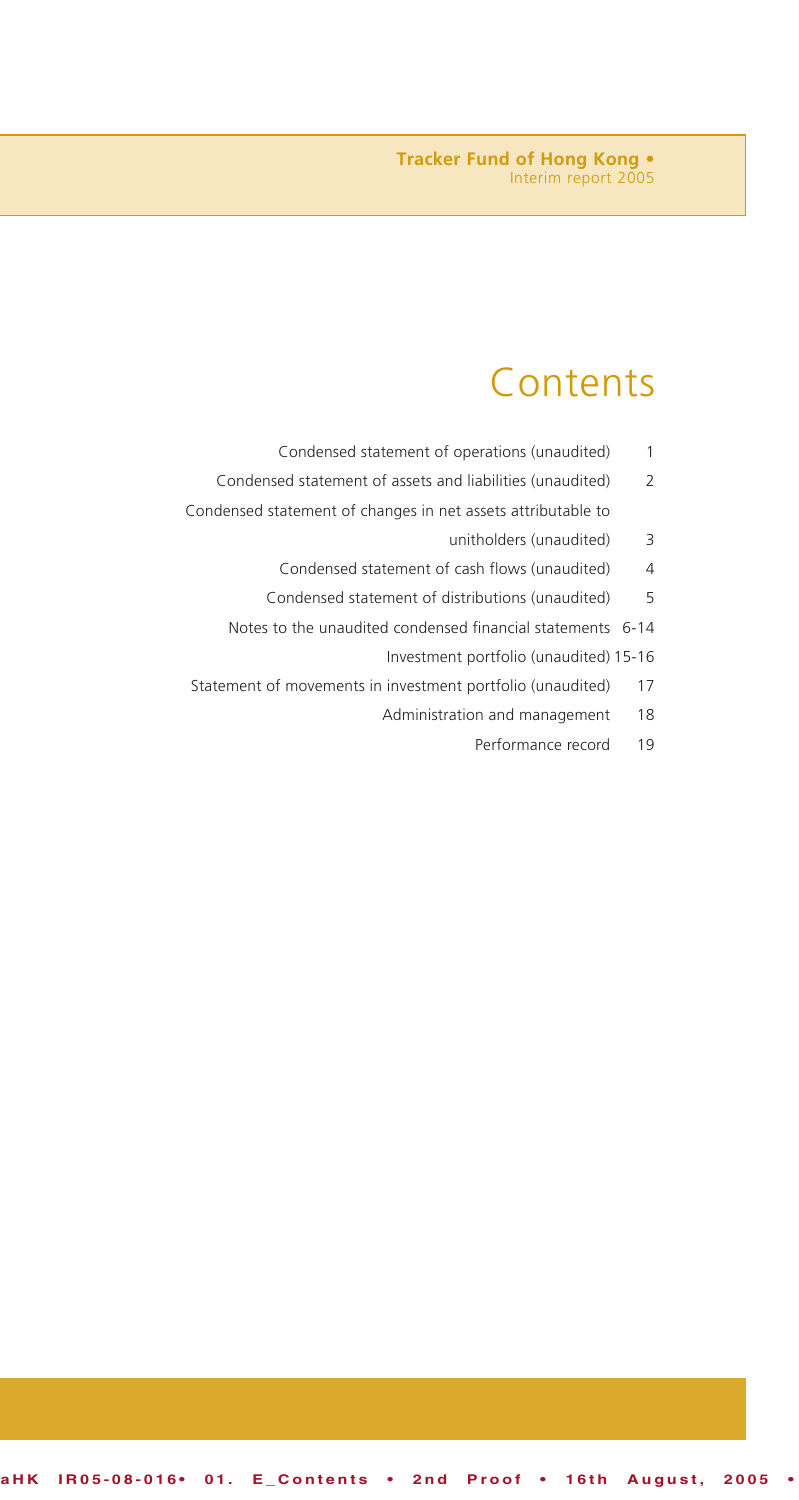# **Condensed Statement of Operations**

*For the period ended 30th June 2005*

|                                                    | (UNAUDITED) |                 |                 |
|----------------------------------------------------|-------------|-----------------|-----------------|
|                                                    |             | 01.01.2004      |                 |
|                                                    |             | to              | to              |
|                                                    |             | 30.06.2005      | 30.06.2004      |
|                                                    | Note        | HK\$            | HK\$            |
| Revenue                                            |             |                 |                 |
| <b>Dividends</b>                                   |             | 598,958,605     | 563,259,038     |
| Bank interest                                      | 8(c)        | 1,371,553       |                 |
| Transaction fee                                    | 5(a)        | 178,521         | 254,891         |
| Other income                                       | 5(b)        | 3,758,213       | 4,119,984       |
| Net loss on investments                            | 4           | (152, 358, 673) | (652,860,835)   |
| <b>Total investment income</b>                     |             | 451,908,219     | (85, 226, 922)  |
| <b>Expenses</b>                                    |             |                 |                 |
| Management fee                                     | 8(a)        | 6,562,354       | 6,565,166       |
| Trustee fee                                        | 8(b)        | 6,562,354       | 6,565,166       |
| Index license fee                                  | 9(c)        | 2,088,747       | 2,134,043       |
| Transaction costs                                  |             | 1,366,363       | 202,207         |
| Registrar fee                                      | 9(a)        | 1,231,923       | 1,386,099       |
| Publication and printing expenses                  |             | 869,956         | 1,110,277       |
| Conversion agent fee                               | 9(b)        | 214,224         | 212,000         |
| Audit fee                                          |             | 51,572          | 49,797          |
| Legal and professional fees                        |             | 24,795          |                 |
| Bank charges                                       |             | 18,426          | 15,224          |
| Amortisation set-up costs                          |             |                 | 269,786         |
| Other operating expenses                           |             | 575,850         | 585,396         |
| <b>Total operating expenses</b>                    |             | 19,566,564      | 19,095,161      |
| Net operating profit/(loss)                        |             | 432,341,655     | (104, 322, 083) |
| <b>Finance costs</b>                               |             |                 |                 |
| Distributions to unitholders                       |             | (584, 700, 328) | (551, 456, 651) |
| Dividend equivalent amount on units issued         |             |                 | 2,715,692       |
|                                                    |             | (584, 700, 328) | (548, 740, 959) |
| Decrease in net assets attributable to unitholders |             | (152, 358, 673) | (653,063,042)   |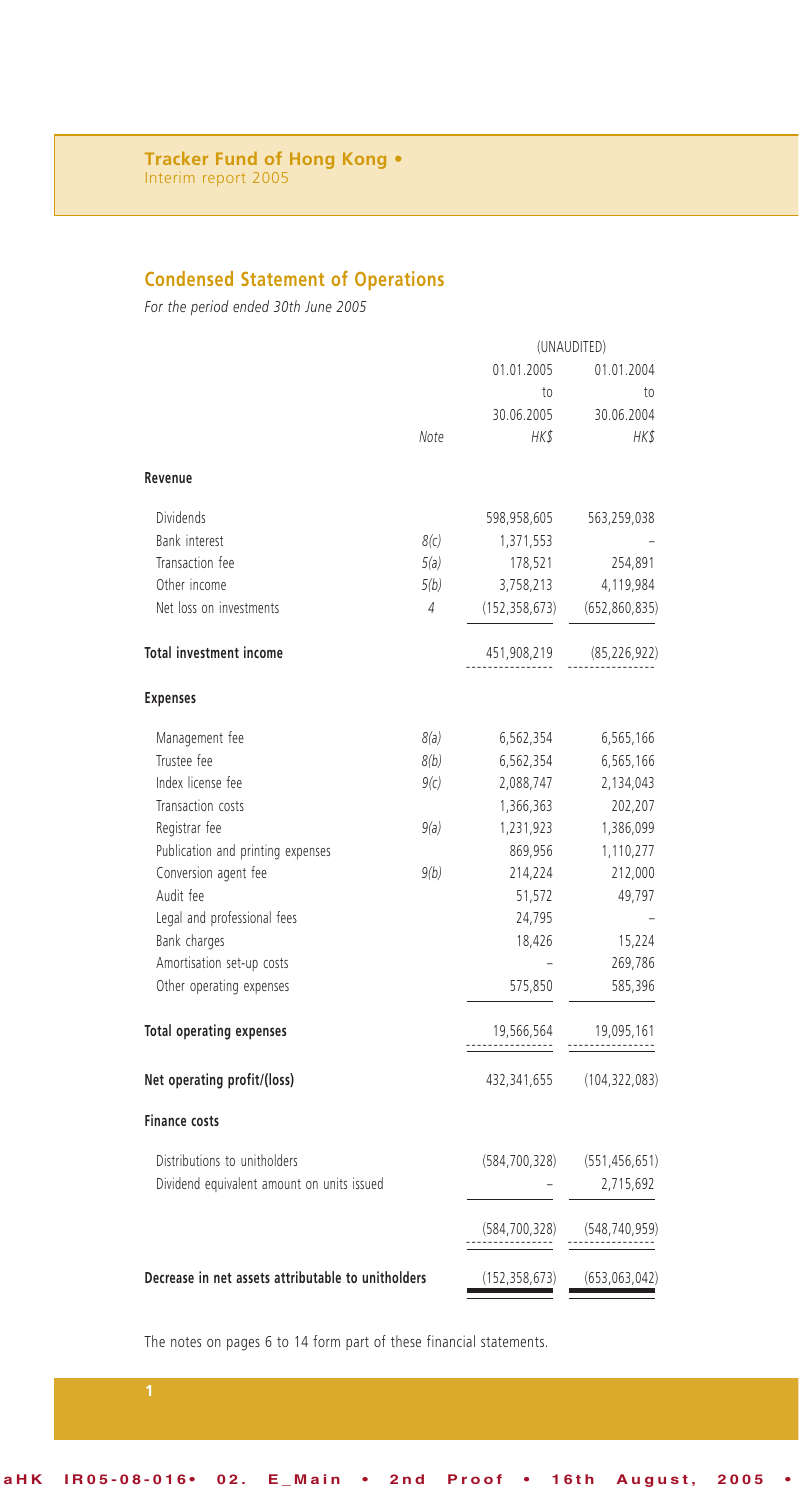# **Condensed Statement of Assets and Liabilities**

*As at 30th June 2005*

|                                            | Note | (UNAUDITED)<br>30.06.2005<br>HK\$ | (AUDITED)<br>31.12.2004<br>HK\$ |
|--------------------------------------------|------|-----------------------------------|---------------------------------|
| Assets                                     |      |                                   |                                 |
| <b>Bank balances</b>                       | 8(c) |                                   | 282,821,731 61,533,682          |
| Dividends receivable                       |      | 80,830,142                        | 96,838,223                      |
| Investments                                |      |                                   | 27,448,006,211 30,573,715,525   |
| Other accounts receivables and prepayments |      | 461,133                           | 169,396                         |
| <b>Total assets</b>                        |      |                                   | 27,812,119,217 30,732,256,826   |
| <b>Liabilities</b>                         |      |                                   |                                 |
| Trustee fee payable                        |      | 3,287,577                         | 3,592,032                       |
| Management fee payable                     |      | 3,287,577                         | 3,592,032                       |
| Index license fee payable                  |      | 1,033,530                         | 1,138,631                       |
| Registrar fee payable                      |      | 391,333                           | 211,500                         |
| Other accounts payable and accruals        |      | 1,116,804                         | 938,313                         |
| Liabilities (excluding net assets          |      |                                   |                                 |
| attributable to unitholders)               |      | 9,116,821                         | 9,472,508                       |
| Net assets attributable to unitholders     |      | 27,803,002,396                    | 30,722,784,318                  |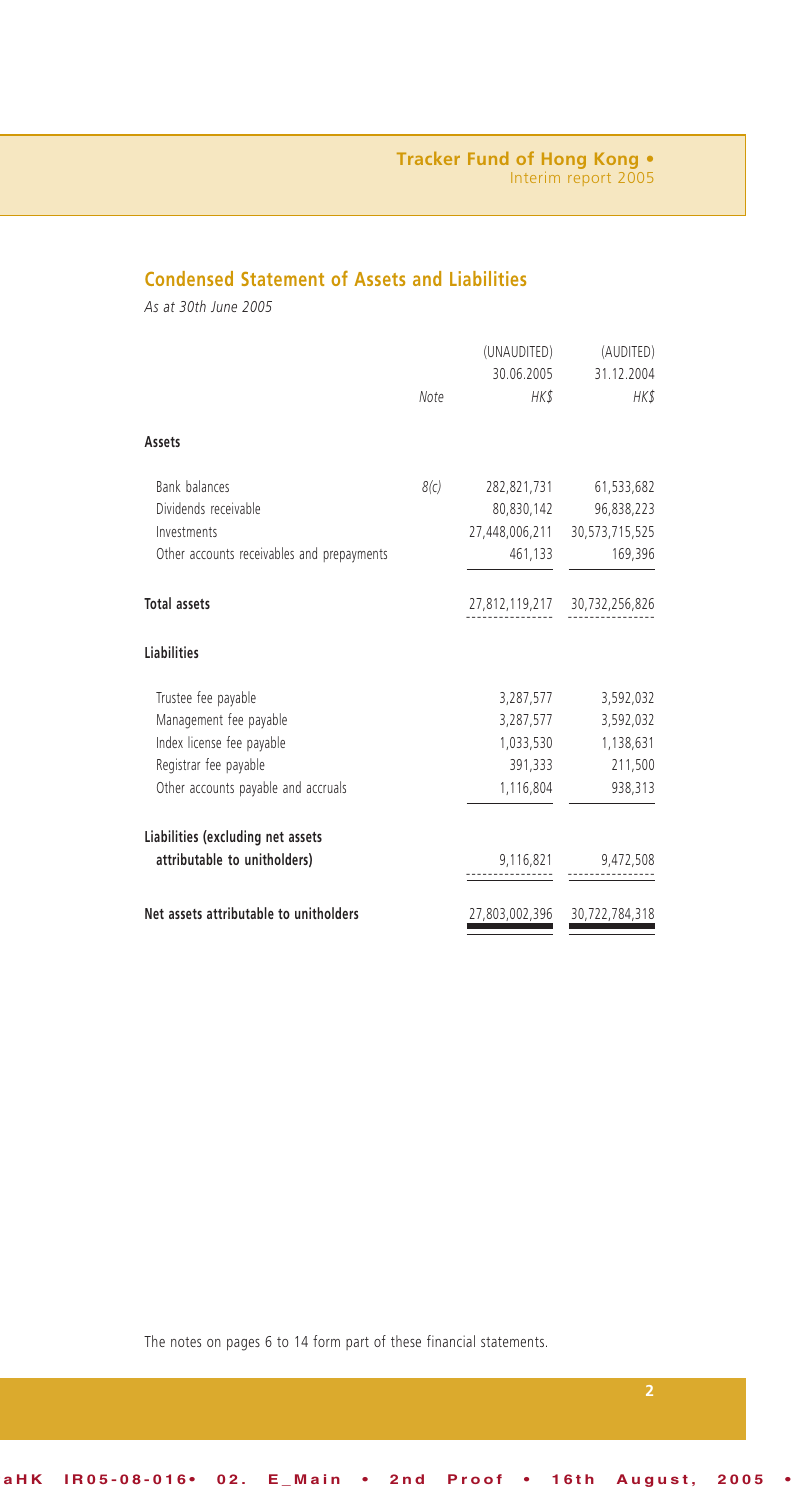## **Condensed Statement of Changes in Net Assets Attributable to Unitholders**

*For the period ended 30th June 2005*

|                                                    | (UNAUDITED) |                               |                |  |
|----------------------------------------------------|-------------|-------------------------------|----------------|--|
|                                                    |             | 01.01.2005                    | 01.01.2004     |  |
|                                                    |             | 10 <sub>1</sub>               | to             |  |
|                                                    |             | 30.06.2005                    | 30.06.2004     |  |
|                                                    | Note        | HK\$                          | HK\$           |  |
| Balance at the beginning of the period             |             | 30,722,784,318 27,854,424,604 |                |  |
| Effect of change in accounting policy              | 3(a)        | (101, 263, 081)               |                |  |
|                                                    |             | 30,621,521,237 27,854,424,604 |                |  |
| In-kind proceeds on issue of units                 | 10          |                               | 727,707,495    |  |
| In-kind payments on redemption of units            | 10          | (2,891,225,350)               |                |  |
| Net further cash amount received on                |             |                               |                |  |
| redemption and issue of units                      |             | 3,504                         | 2,467          |  |
| Net (redemption)/issue of units                    |             | (2,891,221,846)               | 727,709,962    |  |
|                                                    |             | 27,730,299,391 28,582,134,566 |                |  |
| Decrease in net assets attributable to unitholders |             | (152, 358, 673)               | (653,063,042)  |  |
| Amount transferred from the statement of           |             |                               |                |  |
| distributions                                      |             | 225,061,678                   | 174,227,926    |  |
| Balance at the end of the period                   |             | 27,803,002,396                | 28,103,299,450 |  |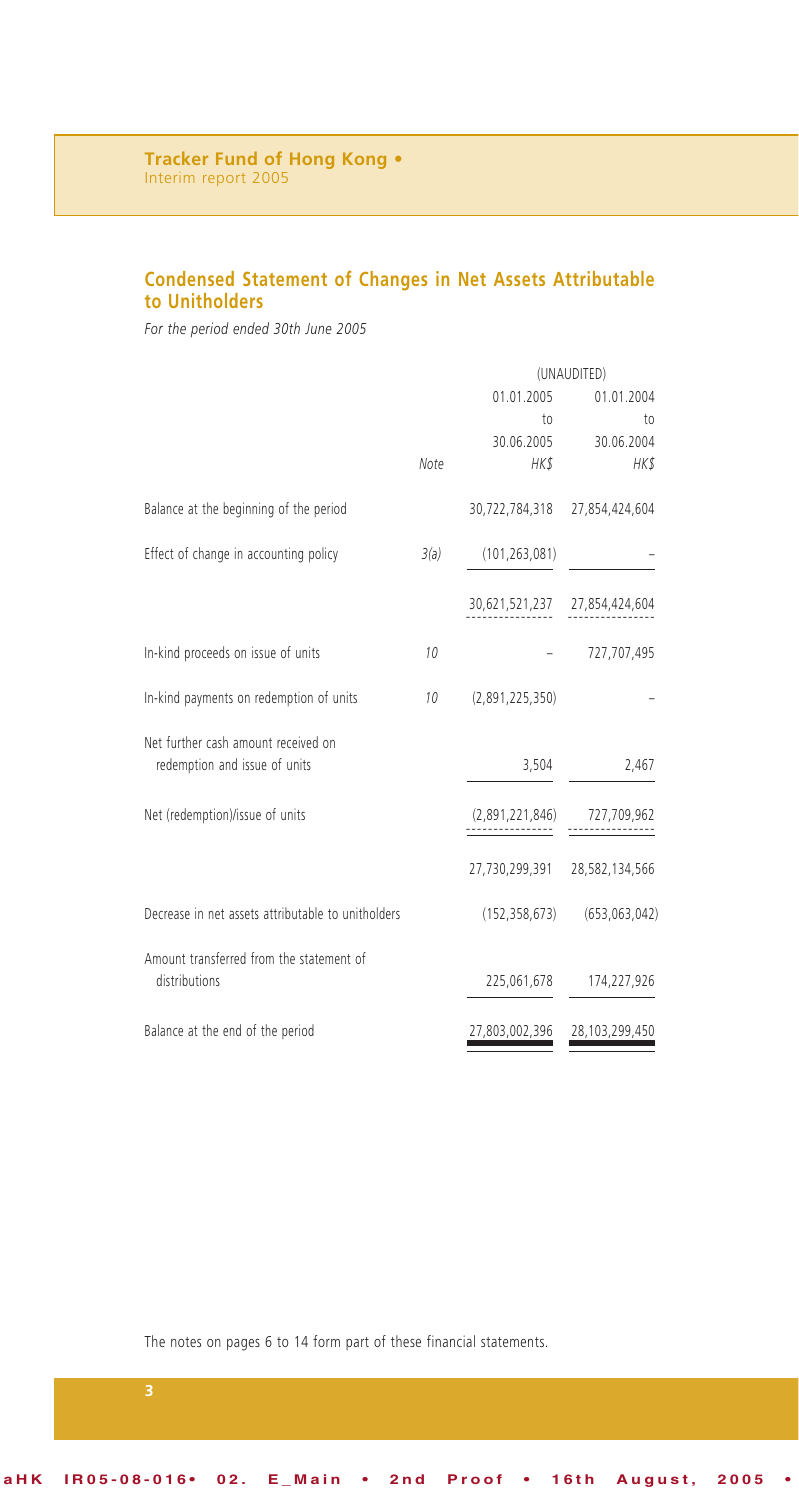## **Condensed Statement of Cash Flows**

*For the period ended 30th June 2005*

|                                               | (UNAUDITED) |                 |                 |  |
|-----------------------------------------------|-------------|-----------------|-----------------|--|
|                                               | 01.01.2005  |                 | 01.01.2004      |  |
|                                               |             | to              | to              |  |
|                                               |             | 30.06.2005      | 30.06.2004      |  |
|                                               | Note        | HK\$            | HK\$            |  |
| <b>Operating activities</b>                   |             |                 |                 |  |
| Sale of investments                           | 10          | 511,427,673     | 59,069,728      |  |
| Purchase of investments                       | 10          | (509, 095, 444) | (57, 916, 969)  |  |
| Dividends received                            |             | 614,966,686     | 572,033,549     |  |
| Other income received                         |             | 3,758,213       | 4,119,984       |  |
| Bank interest received                        |             | 1,346,525       |                 |  |
| Transaction fee received                      |             | 150,000         | 120,000         |  |
| Management fee paid                           |             | (6,866,809)     | (6, 732, 914)   |  |
| Trustee fee paid                              |             | (6,866,809)     | (6, 732, 914)   |  |
| Index license fee paid                        |             | (2, 193, 848)   | (2, 189, 105)   |  |
| Registrar fee paid                            |             | (1,052,090)     | (1,629,834)     |  |
| Publication and printing expenses paid        |             | (824, 439)      | (1, 373, 574)   |  |
| Conversion agent fee paid                     |             | (220,000)       | (216,000)       |  |
| Bank charges paid                             |             | (18, 426)       | (18, 299)       |  |
| Other operating (expenses)/income             |             | (23, 588, 037)  | 308,160         |  |
| Net cash inflow from operating activities     |             | 580,923,195     | 558,841,812     |  |
| Financing                                     |             |                 |                 |  |
| Net further cash amount received on issue and |             |                 |                 |  |
| redemption of units                           |             | 3,504           | 2,554           |  |
| Interim distribution paid                     |             | (359, 638, 650) | (377, 228, 725) |  |
| Net cash outflow from financing               |             | (359, 635, 146) | (377, 226, 171) |  |
| Increase in cash and cash equivalents         |             | 221,288,049     | 181,615,641     |  |
| Cash and cash equivalents at the beginning    |             |                 |                 |  |
| of the period                                 |             | 61,533,682      | 56,339,632      |  |
| Cash and cash equivalents at the end          |             |                 |                 |  |
| of the period                                 |             | 282,821,731     | 237,955,273     |  |

Please refer to note 10 on page 12 for details of major non-cash transactions. The notes on pages 6 to 14 form part of these financial statements.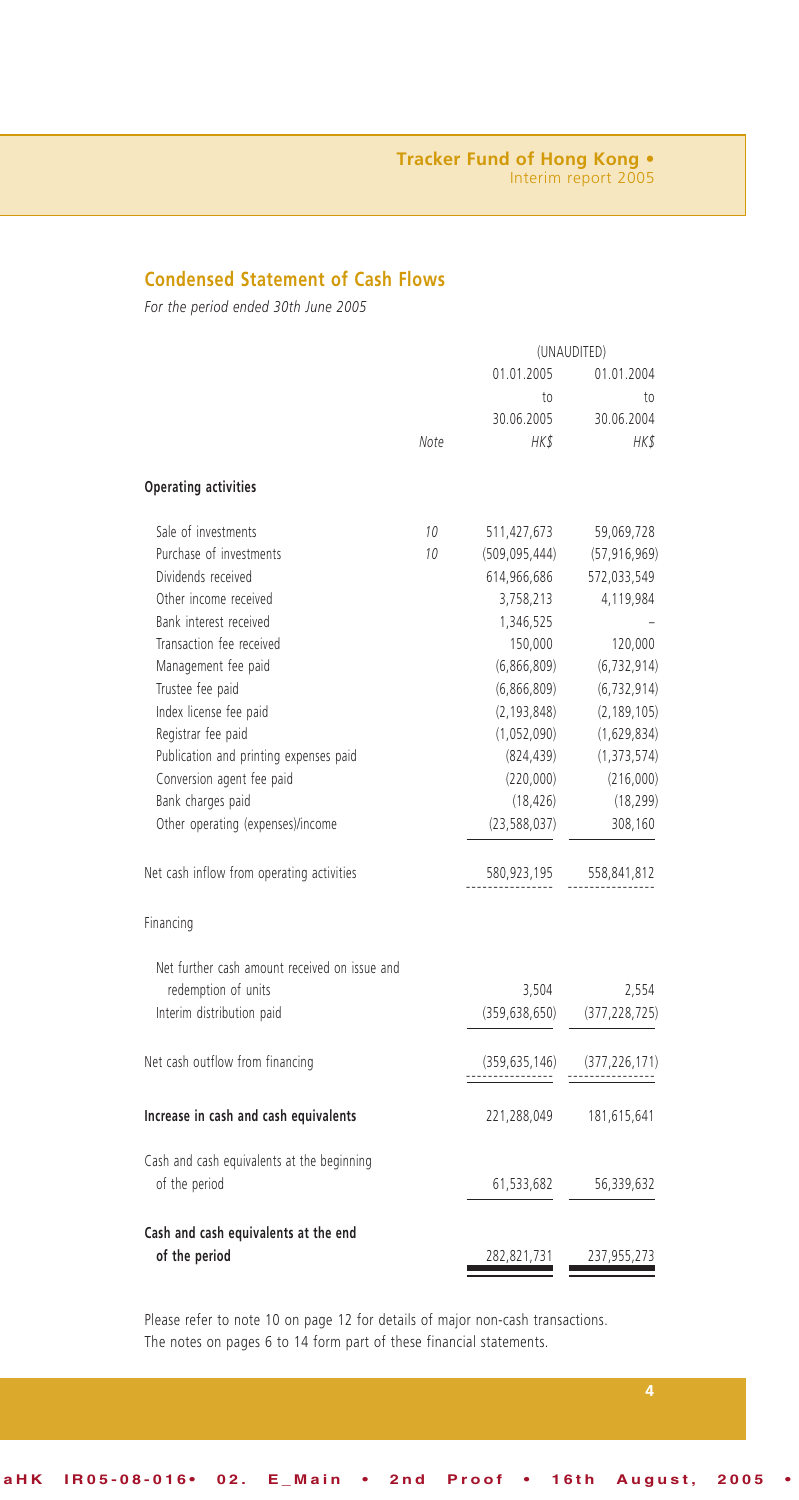# **Condensed Statement of Distributions**

*For the period ended 30th June 2005*

|                                                   | (UNAUDITED)     |               |  |
|---------------------------------------------------|-----------------|---------------|--|
|                                                   | 01.01.2005      | 01.01.2004    |  |
|                                                   | to              | to            |  |
|                                                   | 30.06.2005      | 30.06.2004    |  |
|                                                   | HK\$            | HK\$          |  |
| Amount transferred from the condensed             |                 |               |  |
| statement of operations                           | 584,700,328     | 551,456,651   |  |
| Interim distribution                              |                 |               |  |
| - HK\$0.17 on 2,218,992,500 units paid            |                 |               |  |
| on 24th May 2004                                  |                 | (377,228,725) |  |
| - HK\$0.18 on 1,997,992,500 units paid            |                 |               |  |
| on 24th May 2005                                  | (359, 638, 650) |               |  |
| Amount transferred to the condensed statement of  |                 |               |  |
| changes in net assets attributable to unitholders | 225,061,678     | 174,227,926   |  |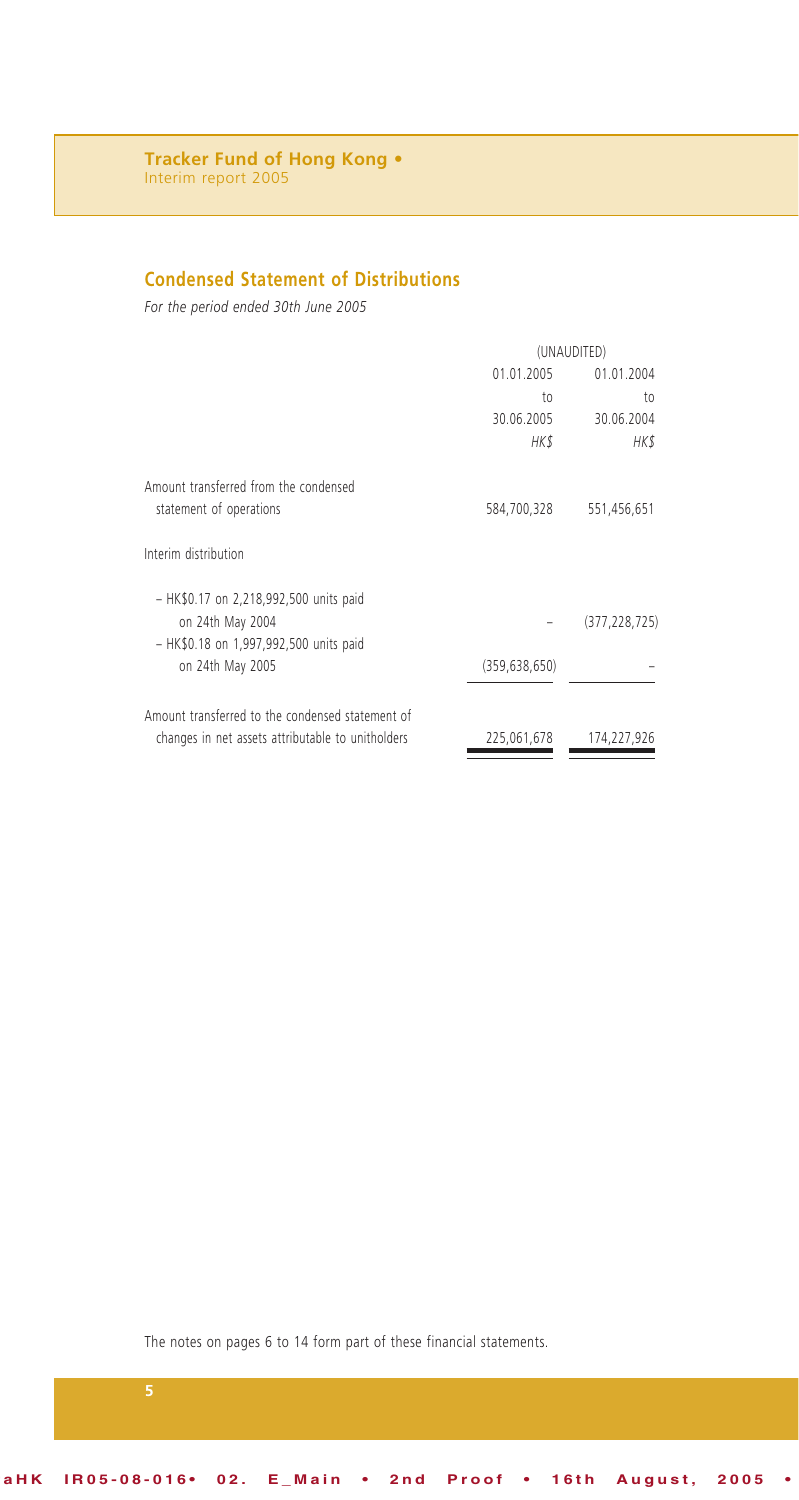#### **1 General information**

Tracker Fund of Hong Kong (the "Fund") is a unit trust which is governed by its Trust Deed dated on 23rd October 1999 (the "Trust Deed"). The Fund is authorized by the Securities & Futures Commission of Hong Kong under Section 104(1) of the Hong Kong Securities and Futures Ordinance. The Fund is also listed on The Stock Exchange of Hong Kong Limited (a subsidiary of The Hong Kong Exchanges and Clearing Limited).

The Fund's objective is to provide investment results that closely correspond to the performance of the Hang Seng Index (the "Index").

#### **2 Basis of preparation and accounting policies**

This unaudited condensed financial statements have been prepared in accordance with Hong Kong Accounting Standard ("HKAS") 34 "Interim Financial Reporting", issued by the Hong Kong Institute of Certified Public Accountants.

The accounting policies and methods of computation used in the preparation of this condensed financial statements are consistent with those used in the annual financial statements for the year ended 31st December 2004 except that the Fund has changed certain of its accounting policies following its adoption of new/revised Hong Kong Financial Reporting Standards and Hong Kong Accounting Standards ("new HKFRS") which are effective for accounting periods commencing on or after 1st January 2005.

This interim financial statements have been prepared in accordance with those HKFRS standards and interpretations issued and effective as at the time of preparing this information (July 2005).

The changes to the Fund's accounting policies and the effect of adopting these new policies are set out in note 3 below.

#### **3 Effect of adoption of new/revised accounting standards**

- (a) The adoption of new/revised accounting standards applicable to the Fund on total net assets attributable to unitholders are as follows:
	- *(i) Impact on the net assets attributable to unitholders brought forward*

|                                                 |      | 30.6.2005       |
|-------------------------------------------------|------|-----------------|
|                                                 | Note | HK\$            |
| Balance at 1st January 2005 previously reported |      | 30,722,784,318  |
| Changes in valuation of investments             | (a)  | (101, 263, 081) |
| Adjusted balance at the beginning of the year   |      |                 |
| under new/revised accounting standards          |      | 30,621,521,237  |

(a) In accordance with Hong Kong Accounting Standard ("HKAS") 39 – Financial Instruments: Recognition and Measurement the valuation of investments has been changed to take into account the valuation at bid price rather than at the closing price.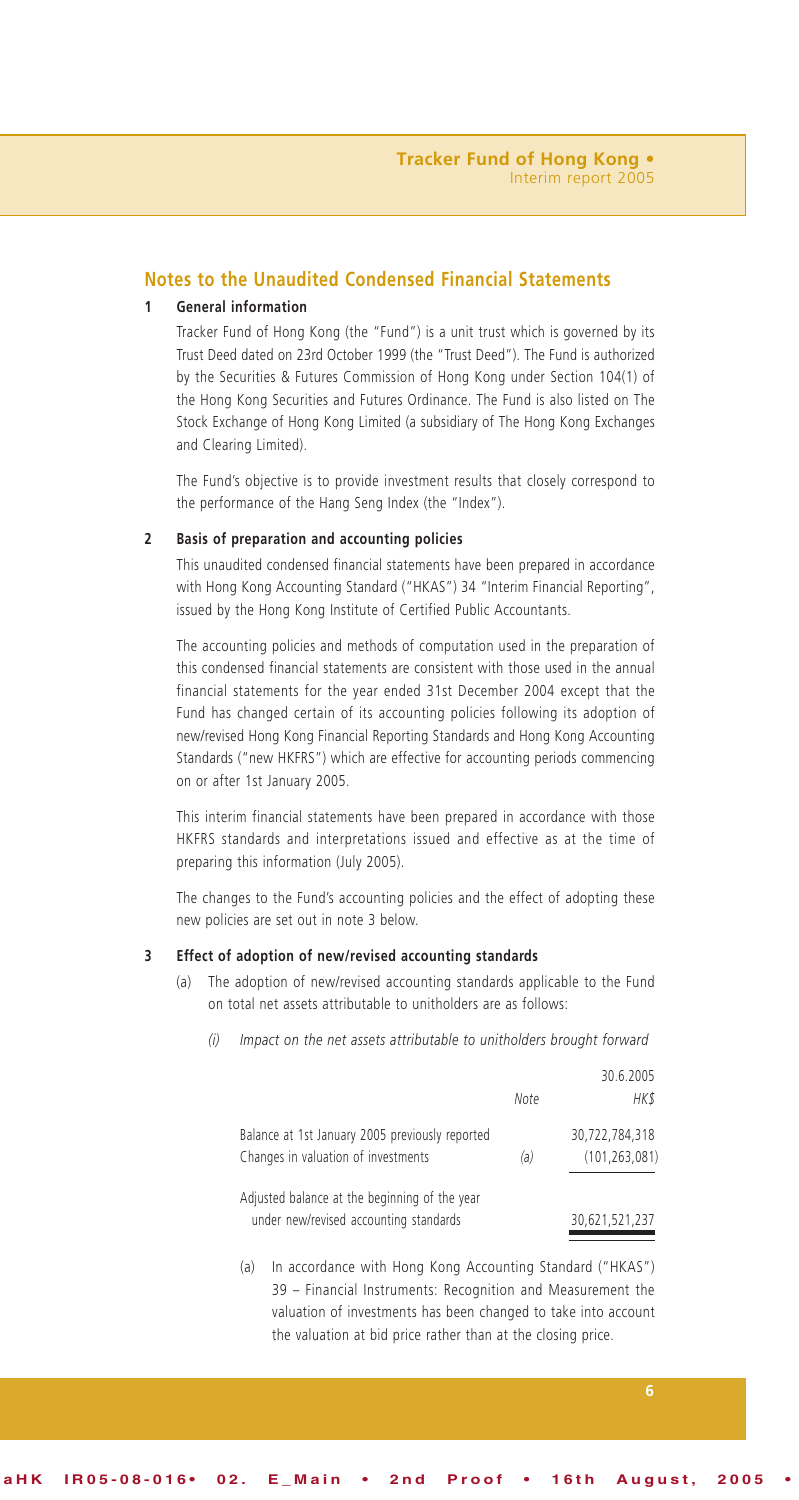#### **3 Effect of adoption of new/revised accounting standards (Continued)**

*(ii) Comparative figures*

Due to the adoption of the new/revised accounting standards during the year, the preparation of certain items and balances in the accounts have been revised to comply with the new requirements. Accordingly, certain comparative amounts have been reclassified to conform to the current year's presentation.

(b) New accounting policies

The accounting policies used for the condensed financial statements for the six months ended 30th June 2005 are the same as those set out in note 2 to the 2004 annual financial statements except for the following:

- *(i) Foreign currency translation*
	- (a) Functional and presentation currency Items included in the financial statements are measured using the currency of the primary economic environment in which the Fund operates (the "functional currency"). The condensed financial statements are presented in Hong Kong dollars, which is the Fund's functional and presentation currency.
	- (b) Transactions and balances Foreign currency transactions are translated into the functional currency using the exchange rates prevailing at the dates of the transactions.

#### **4 Net loss on investments**

|                                                        | (UNAUDITED)     |                 |  |
|--------------------------------------------------------|-----------------|-----------------|--|
|                                                        | 01.01.2005      | 01.01.2004      |  |
|                                                        | to              | to              |  |
|                                                        | 30.06.2005      | 30.06.2004      |  |
|                                                        | <b>HKS</b>      | HK\$            |  |
| Unrealised gain on investments                         |                 |                 |  |
| At the beginning of the period                         | 8,789,618,151   | 5,558,924,440   |  |
| At the end of the period                               | 7,799,951,022   | 4.904.334.664   |  |
| Change in unrealised gain/loss in value of investments | (989.667.129)   | (654, 589, 776) |  |
| Realised gain on sale of investments                   | 837,308,456     | 1,728,941       |  |
|                                                        | (152, 358, 673) | (652,860,835)   |  |
|                                                        |                 |                 |  |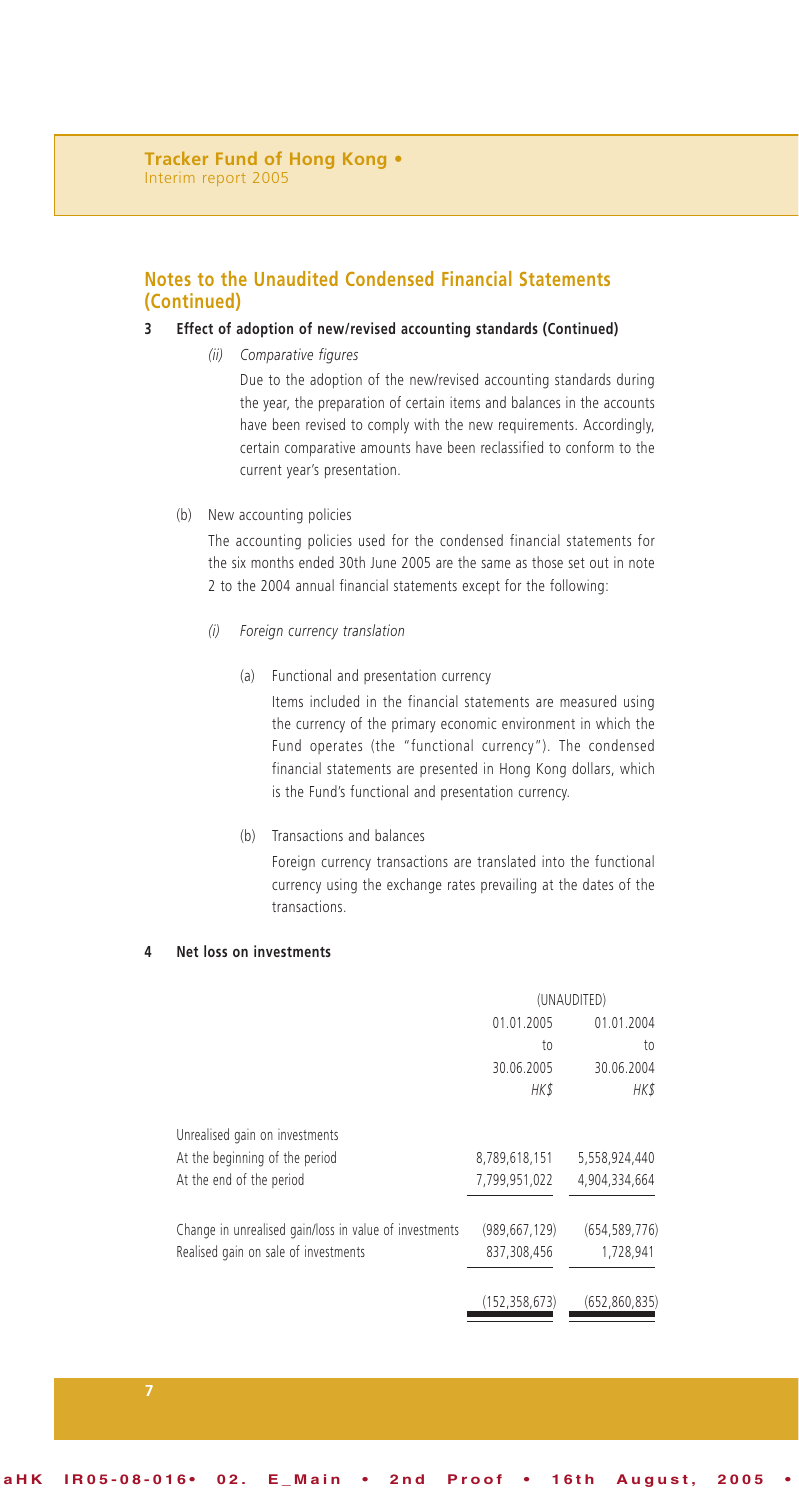## **5 Income**

*(a) Transaction fee*

For each application for the creation of units or for the redemption of units, the Fund is entitled to receive a transaction fee of HK\$30,000 per application.

*(b) Other income*

Other income represents registrar charges levied on unitholders (other than HKSCC Nominees) who hold units registered in their own names as at each Record Date for the relevant distribution. Currently, these charges amount to HK\$80 per year per unitholder. Such charges are deducted on a halfyearly basis from the half-yearly distributions payable to the relevant unitholders.

#### **6 Number of units in issue and net assets attributable to unitholders per unit**

|                                                                        | Number of units |                 |                |  |
|------------------------------------------------------------------------|-----------------|-----------------|----------------|--|
|                                                                        | 01.01.2005      | 01.07.2004      | 01.01.2004     |  |
|                                                                        | to              | 10 <sub>o</sub> | to             |  |
|                                                                        | 30.06.2005      | 31.12.2004      | 30.06.2004     |  |
| Units in issue at the beginning of                                     |                 |                 |                |  |
| the period                                                             | 2,140,992,500   | 2,253,992,500   | 2,195,992,500  |  |
| Issue of units in-kind                                                 |                 |                 | 58,000,000     |  |
| Redemption of units in-kind                                            | (209,000,000)   | (113,000,000)   |                |  |
| Units in issue at the end of                                           |                 |                 |                |  |
| the period                                                             | 1,931,992,500   | 2,140,992,500   | 2,253,992,500  |  |
|                                                                        | HK\$            | HK\$            | HK\$           |  |
|                                                                        |                 |                 |                |  |
| Net assets attributable to<br>unitholders                              | 27,803,002,396  | 30,722,784,318  | 28,103,299,450 |  |
| Net assets attributable to<br>unitholders per unit                     | 14.39           | 14.35           | 12.47          |  |
| Net asset value per Creation Unit<br>(1 Creation Unit is equivalent to |                 |                 |                |  |
| 1,000,000 units)                                                       | 14,390,844      | 14,349,786      | 12,468,231     |  |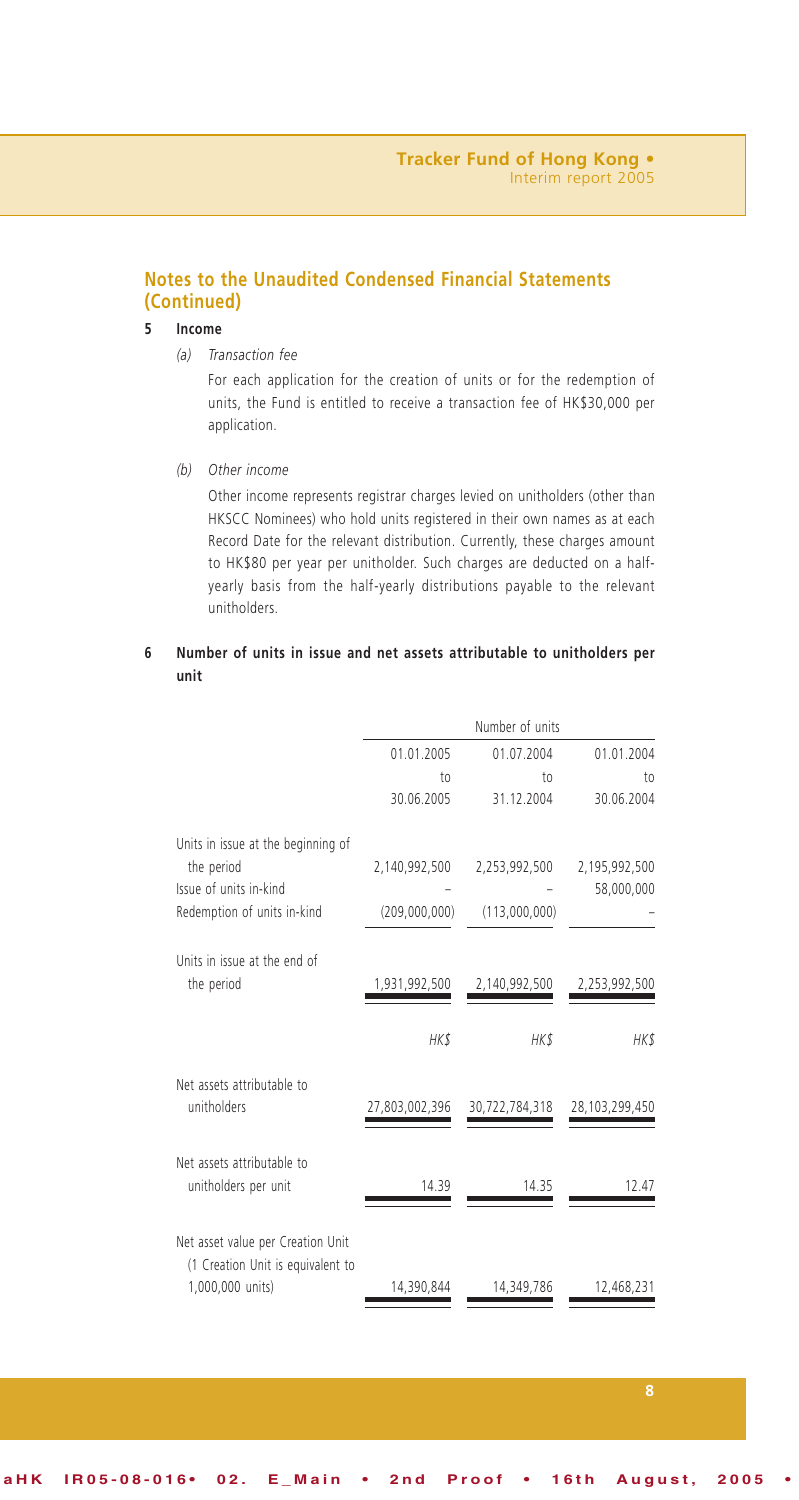#### **7 Taxation**

No provision for Hong Kong profits tax has been made as the interest, dividend income and realised gains on disposal of investments of the Fund are excluded from the charge to profits tax under either Section 14, Section 26 or Section 26A of the Hong Kong Inland Revenue Ordinance.

#### **8 Transactions with the Manager and its Connected Persons**

Connected Persons of the Manager are those as defined in the Code on Unit Trusts and Mutual Funds established by the Securities & Futures Commission of Hong Kong (the "SFC Code"). All transactions entered into during the period between the Fund and the Manager and its Connected Persons were carried out in the normal course of business and on normal commercial terms. To the best of the Manager's knowledge, the Fund does not have any other transactions with Connected Persons except for what is disclosed below.

The directors and officers of the Manager may transact in the units of the Fund as principal provided that prior written notice is obtained from the Trustee. As of 30th June 2005, the directors and officers of the Manager together held 95,300 units in the Fund (for the period ended 30th June 2004: 95,300 units).

#### *(a) Management fee*

The fee payable to the Manager is calculated at the following annual rates of the net asset value of the Fund on the last dealing day in the relevant quarter:

| For first HK\$15 billion of the net asset value | 0.050% |
|-------------------------------------------------|--------|
| For next HK\$15 billion of the net asset value  | 0.045% |
| For next HK\$15 billion of the net asset value  | 0.030% |
| Any amount by which the net asset value         |        |
| exceeds HK\$45 billion                          | 0.025% |
|                                                 |        |

The management fee is accrued daily and is payable quarterly in arrears.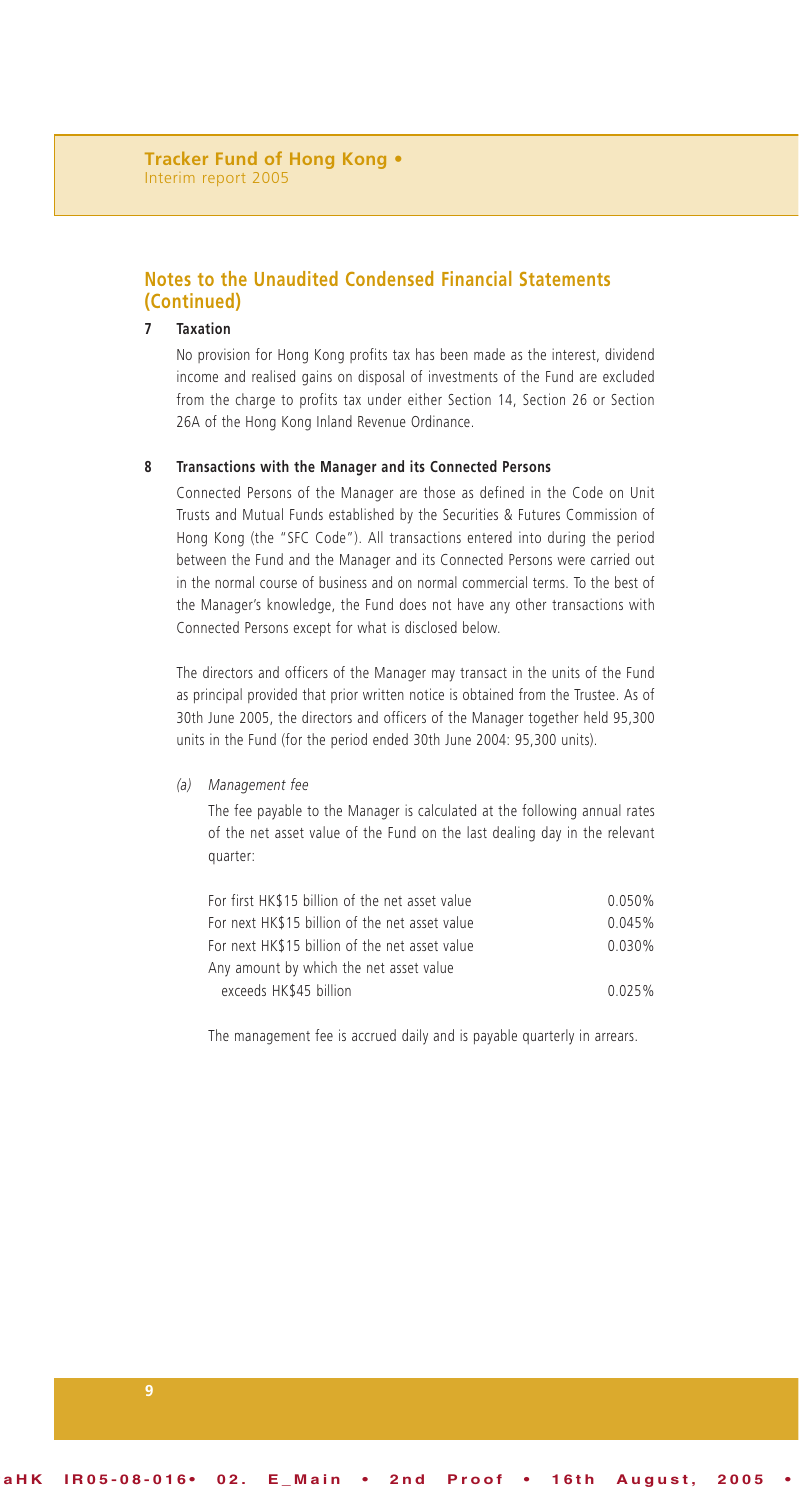#### **8 Transactions with the Manager and its Connected Persons (Continued)**

*(b) Trustee fee*

The fee payable to the Trustee is calculated at the following annual rates of the net asset value of the Fund of the last dealing day in the relevant quarter:

| For first HK\$15 billion of the net asset value | 0.050% |
|-------------------------------------------------|--------|
| For next HK\$15 billion of the net asset value  | 0.045% |
| For next HK\$15 billion of the net asset value  | 0.030% |
| Any amount by which the net asset value         |        |
| exceeds HK\$45 billion                          | 0.025% |
|                                                 |        |

The trustee fee is accrued daily and payable quarterly in arrears.

*(c) Bank balances*

Bank balances are maintained with the Trustee. Bank balances held with the Trustee as at 30th June 2005 was HK\$282,821,731 (as at 31st December 2004: HK\$61,533,682). During the period, interest earned on the above bank balances was HK\$1,371,553 (for the period ended 30th June 2004: Nil).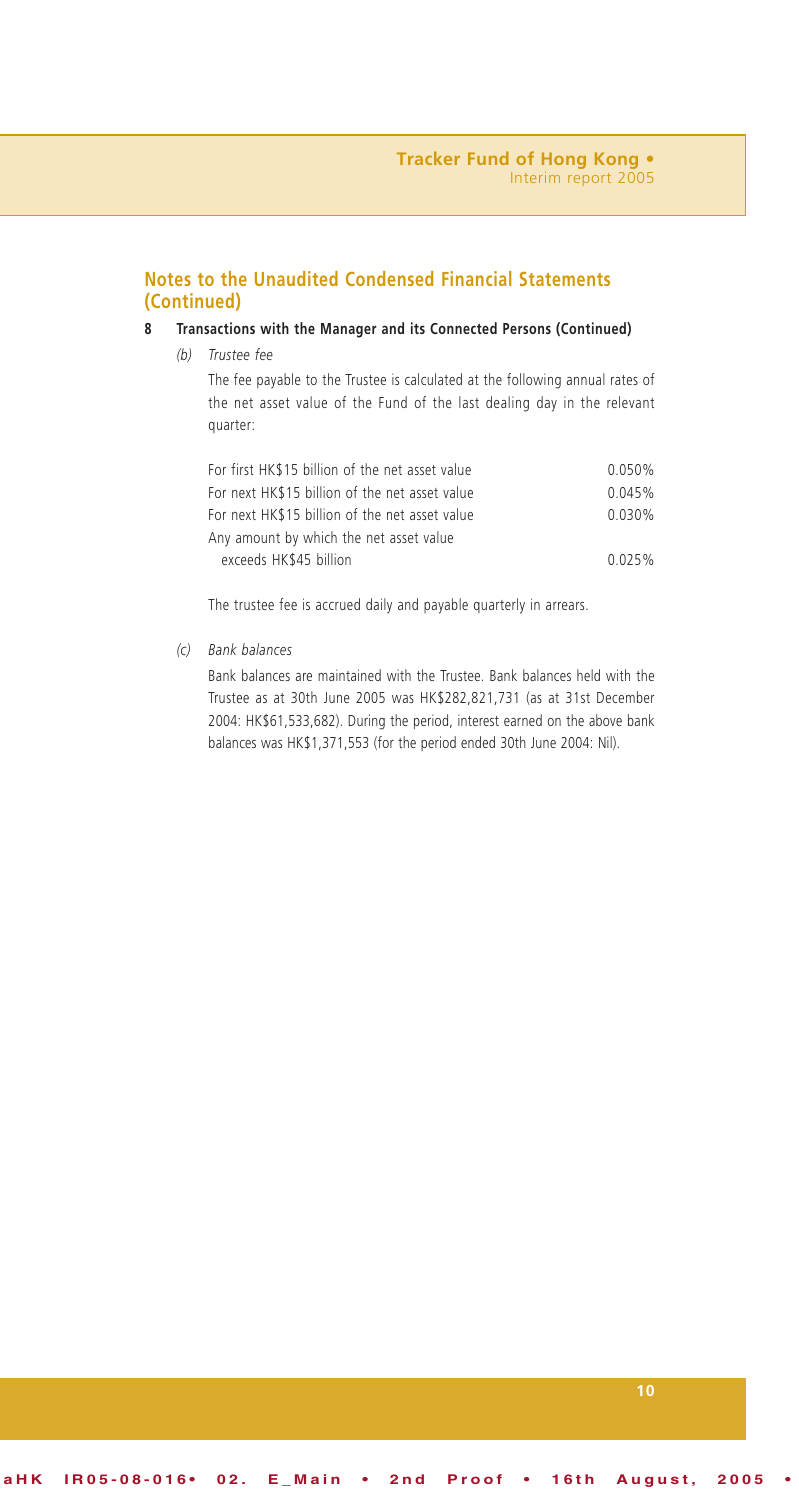#### **9 Other fees**

*(a) Registrar fee*

The fee payable to the Registrar is calculated based on the number of unitholders on the register on the first business day of the relevant month at the following fee scale, subject to a monthly maximum aggregate registrar fee of HK\$1,000,000. With effect from 1st May 2005, the registrar fee has been revised at the following rates:

|                                                                     | With effect<br>from<br>1st May 2005 | Prior to<br>1st May 2005 |
|---------------------------------------------------------------------|-------------------------------------|--------------------------|
|                                                                     | HK\$<br>(per month)                 | HK\$<br>(per month)      |
|                                                                     |                                     |                          |
| For first 2,000 Unitholders                                         | 9,500                               | 9,500                    |
| For every additional 1,000 Unitholders<br>up to 70,000 Unitholders  | 2,000                               |                          |
| For every additional 1,000 Unitholders                              |                                     |                          |
| up to 100,000 Unitholders                                           | 1.700                               | 2,000                    |
| For every additional 1,000 Unitholders<br>up to 200,000 Unitholders | 1,800                               | 1,800                    |
| For every additional 1,000 Unitholders<br>up to 300,000 Unitholders | 1,500                               | 1,500                    |
| For every additional 1,000 Unitholders                              |                                     |                          |
| above 300,000 Unitholders                                           | 1,200                               | 1,200                    |

In addition, the Registrar is reimbursed for all of its out-of-pocket expenses incurred in connection with performing its services.

The registrar fee is accrued daily and is payable monthly in advance.

*(b) Conversion agent fee*

The Conversion Agent receives the higher of a monthly retainer fee of HK\$16,000 plus a transaction fee of HK\$12,000 for each creation and redemption application, and a minimum monthly fee of HK\$36,000.

The conversion agent fee is accrued daily and payable monthly in arrears.

*(c) Index license fee*

The index license fee is calculated at the rate of 0.015% per annum on the daily average net asset value of the Fund, subject to a minimum of US\$10,000 per annum.

The index license fee is accrued daily and is payable quarterly in arrears.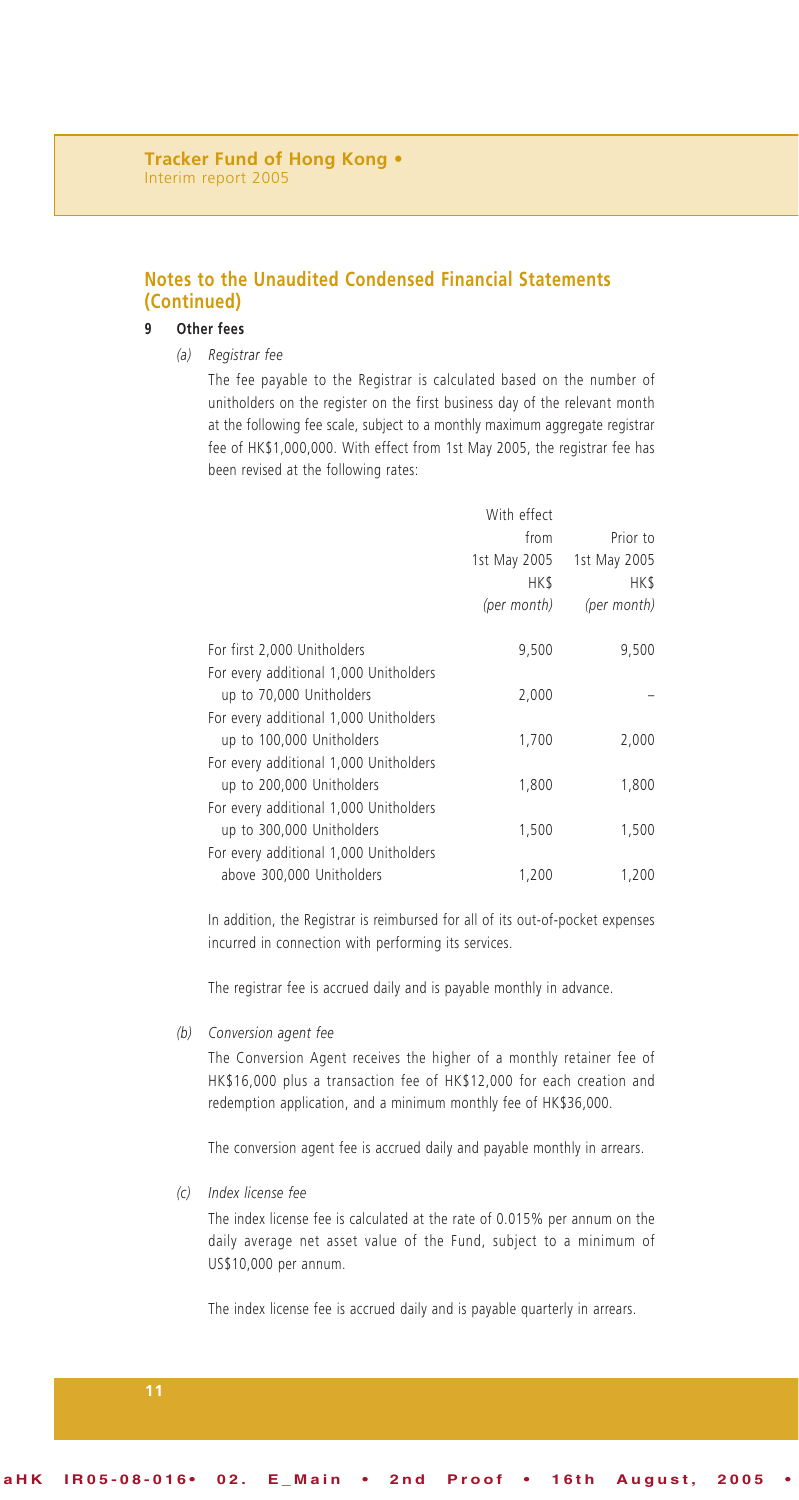#### **10 Major non-cash transactions**

In accordance with the Fund's Trust Deed and since the termination of the Tap agreement, units can only be issued through an in-kind creation of an Index Basket and not through a cash subscription. For each Creation Unit (of 1,000,000 units), the Fund receives an Index Basket consisting of constituent shares as determined by the Manager on a daily basis. During the period, the Fund did not issue any units (for the period ended 30th June 2004: 58,000,000 units which were valued at a total of HK\$727,707,495 at the time of issue) in exchange for Index Baskets by the Manager.

In accordance with the Fund's Trust Deed, units can only be redeemed in-kind and are not redeemable for cash. During the period, the Fund redeemed 209,000,000 units (for the period ended 30th June 2004: Nil) in exchange for Index Baskets consisting of investments valued at a total of HK\$2,891,225,350 by the Manager at the time of redemption.

#### **11 Soft dollar practices**

The Manager may effect transactions, provided that any such transaction is consistent with standards of "best execution", by or through the agency of another person for the account of the Fund with whom the Manager or any of its Connected Persons have an arrangement under which that party will from time to time provide to or procure for the Manager or any of its Connected Persons goods, services or other benefits (such as research and advisory services, computer hardware associated with specialised software or research services and performance measures) the nature of which is such that their provision can reasonably be expected to benefit the Fund as a whole and may contribute to an improvement in the performance of the Fund. For the avoidance of doubt, such goods and services may not include travel, accommodation, entertainment, general administrative goods or services, general office equipment or premises, membership fees, employees' salaries or direct money payments.

Since the inception of the Fund, the Manager had not participated in any soft dollar arrangements in respect of any transactions for the account of the Fund.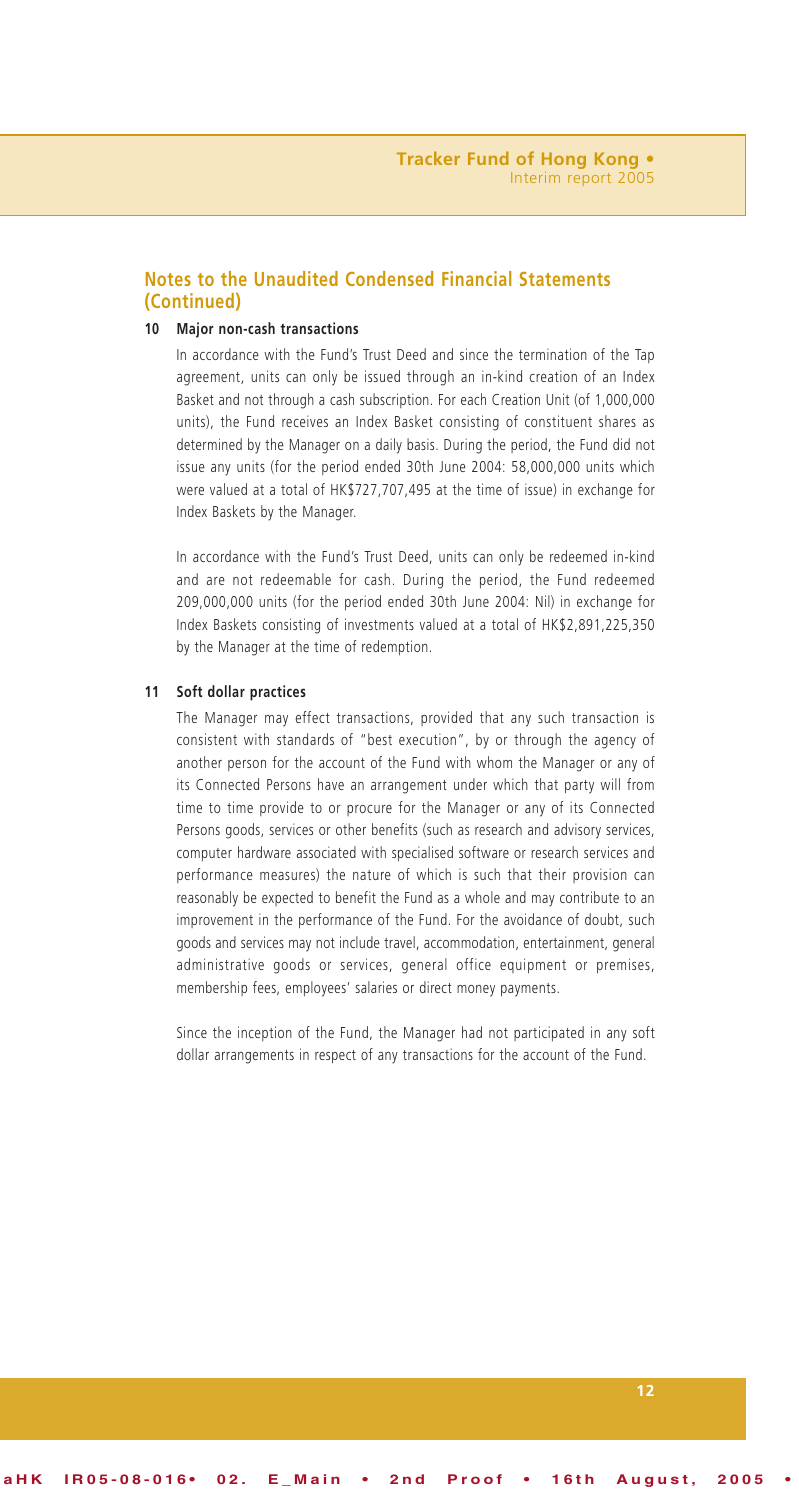#### **12 Investment limitation and prohibitions under the SFC Code**

The SFC Code allows the Fund to invest in constituent securities issued by a single issuer for more than 10% of the Fund's net asset value provided that the investment is limited to any constituent securities that each accounts for more than 10% of the weighting of the Index and the Fund's holding of any such constituent securities may not exceed their respective weightings in the Index (except as a result of changes in the composition of the Index and the excess is transitional and temporary in nature).

Constituent stocks that account for more than 10% of the net asset value of the Fund as at 30th June 2005 were as follows:

|                               |           | Respective weighting<br>in the Index $(\%)$ | % of net asset value |            |
|-------------------------------|-----------|---------------------------------------------|----------------------|------------|
|                               | 30.6.2005 | 31.12.2004                                  | 30.06.2005           | 31.12.2004 |
| HSBC Holdings plc             | 31.5      | 33.5                                        | 31.1                 | 33.4       |
| China Mobile (Hong Kong) Ltd. | 12.8      | 11 7                                        | 12 7                 | 11.6       |

#### **13 Financial risk management**

The objective of the Fund is to provide investment results that closely correspond to the performance of the index. The risk exposures inherent in the Fund as at 30th June 2005 are summarized below.

*(a) Market price risk*

The Fund's investments are subject to the securities price risk inherent in all securities i.e. the value of holdings may fall as well as rise. The Fund's market risk is managed through diversification of investment portfolio.

*(b) Credit risk*

Credit risk is the risk that an issuer or counterparty will be unable or unwilling to pay amounts in full when due.

The Fund's financial assets which are potentially subject to concentrations of credit risk consist principally of securities and bank balances.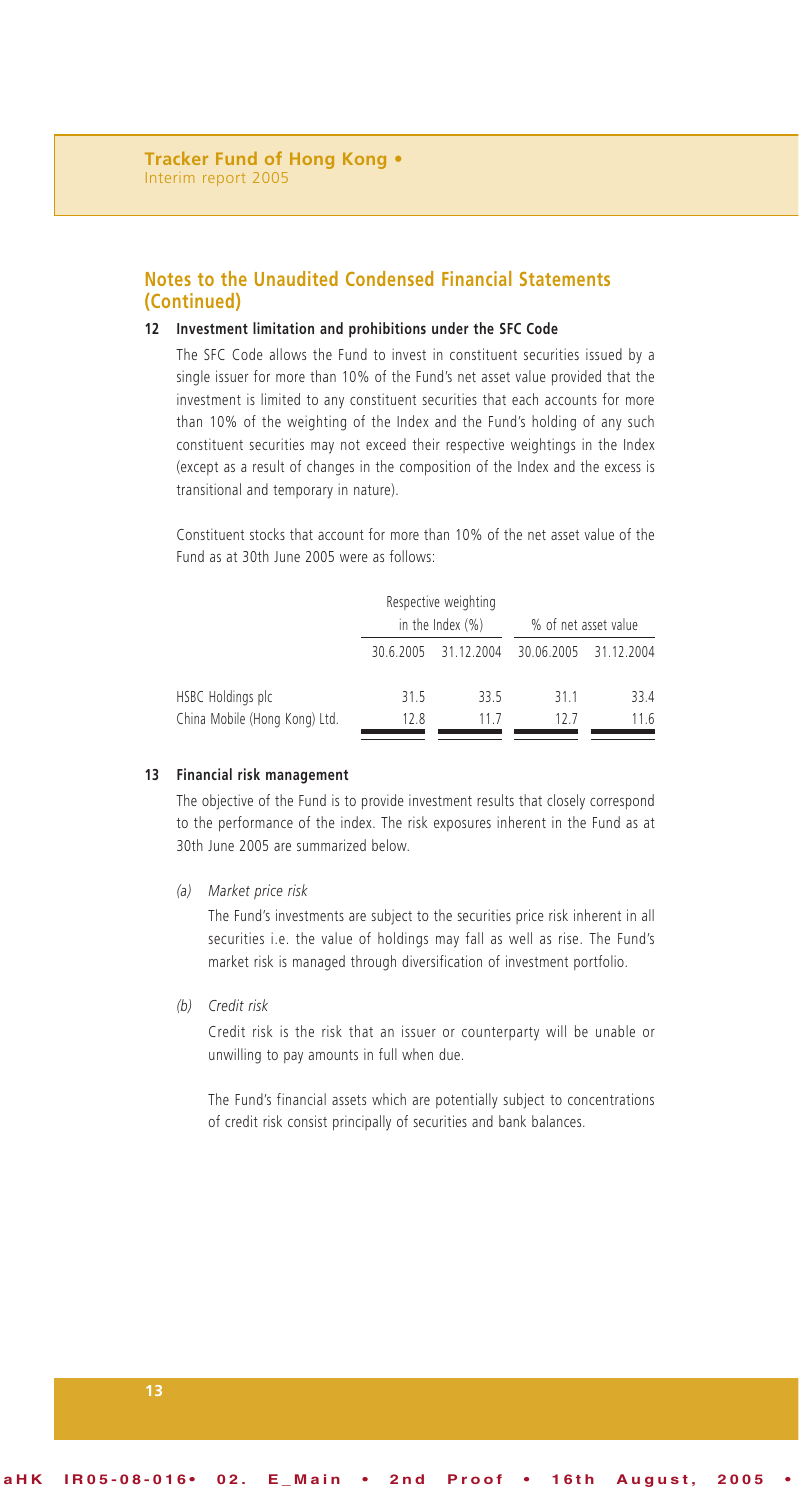#### **13 Financial risk management (Continued)**

*(b) Credit risk (Continued)*

The Fund limits its exposure to credit risk by transacting the majority of its securities and contractual commitment activity with well established brokerdealers, banks and regulated exchanges with high credit ratings.

All transactions in securities are settled/paid for upon delivery using approved and reputable brokers. The risk of default is considered minimal since delivery of securities sold is only made once the broker has received payment. On a purchase, payment is made once the securities have been received by the broker. If either party fails to meet their obligation, the trade will fail.

Accordingly, the Fund has no signification concentration of credit risk.

*(c) Interest rate risk*

The Fund is exposed to a minimal interest rate risk as the Fund invests mainly in equity securities and only the bank balances are exposed to interest rate risk which is considered to be minimal.

*(d) Currency risk*

Currency risk is the risk that the value of financial instruments will fluctuate due to the changes in foreign exchange rates.

The Fund has no significant currency risk because substantially all assets and liabilities are denominated in Hong Kong Dollars, the Fund's reporting currency.

*(e) Liquidity risk*

The Fund is exposed to redemptions of units in the Fund. The Fund invests the majority of its assets in investments that are traded in an active market and can be readily disposed of.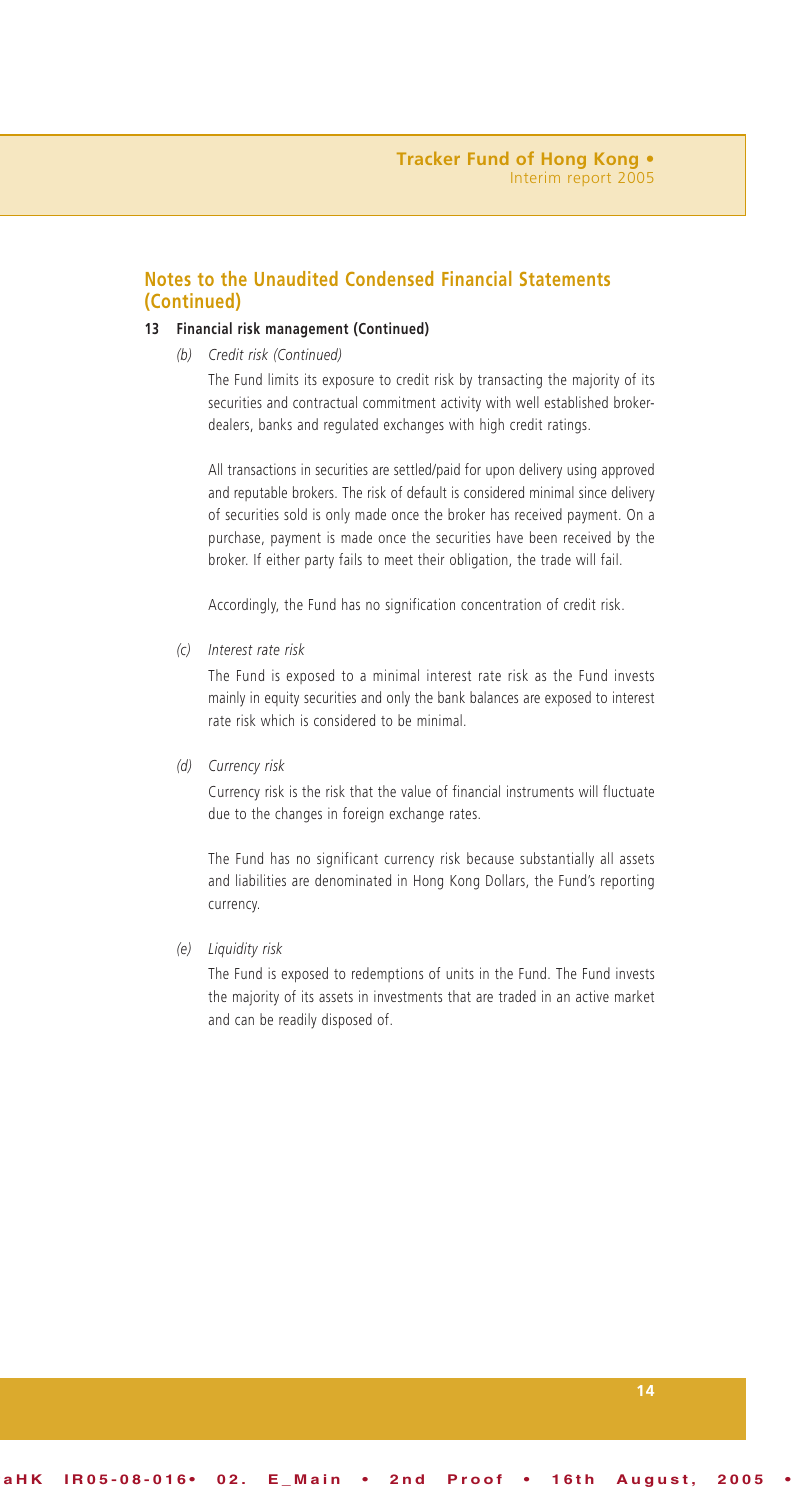# **Investment Portfolio**

*As at 30th June 2005*

|                                                                      |            | % of net       |        |
|----------------------------------------------------------------------|------------|----------------|--------|
|                                                                      | Holdings   | HKS            | assets |
| <b>Hong Kong</b><br>Listed investments (98.72%)<br>Equities (98.72%) |            |                |        |
| Properties (11.20%)                                                  |            |                |        |
| Cheung Kong (Holdings) Ltd.                                          | 14,316,568 | 1,080,900,884  | 3.89   |
| Hang Lung Group Ltd.                                                 | 22,748,807 | 259,336,400    | 0.93   |
| Henderson Land Development Co. Ltd.                                  | 11,211,720 | 417,075,984    | 1.50   |
| Sino Land Co Ltd.                                                    | 26,912,000 | 222,024,000    | 0.80   |
| Sun Hung Kai Properties Ltd.                                         | 14,841,739 | 1,135,393,033  | 4.08   |
|                                                                      |            | 3,114,730,301  | 11.20  |
| Finance (39.75%)                                                     |            |                |        |
| Bank of East Asia, Ltd.                                              | 9,290,953  | 212,762,824    | 0.77   |
| BOC Hong Kong (Holdings) Limited                                     | 65,358,000 | 957,494,700    | 3.44   |
| Hang Seng Bank Ltd.                                                  | 11,819,232 | 1,246,928,976  | 4.48   |
| HSBC Holdings plc                                                    | 69,351,355 | 8,634,243,698  | 31.06  |
|                                                                      |            | 11,051,430,198 | 39.75  |
| Utilities (6.00%)                                                    |            |                |        |
| China Light & Power Holdings Ltd.                                    | 14,885,477 | 662,403,726    | 2.38   |
| Hong Kong & China Gas Co. Ltd.                                       | 34,487,666 | 543,180,740    | 1.95   |
| Hong Kong Electric Holdings Ltd.                                     | 13,181,387 | 465,302,961    | 1.67   |
|                                                                      |            | 1,670,887,427  | 6.00   |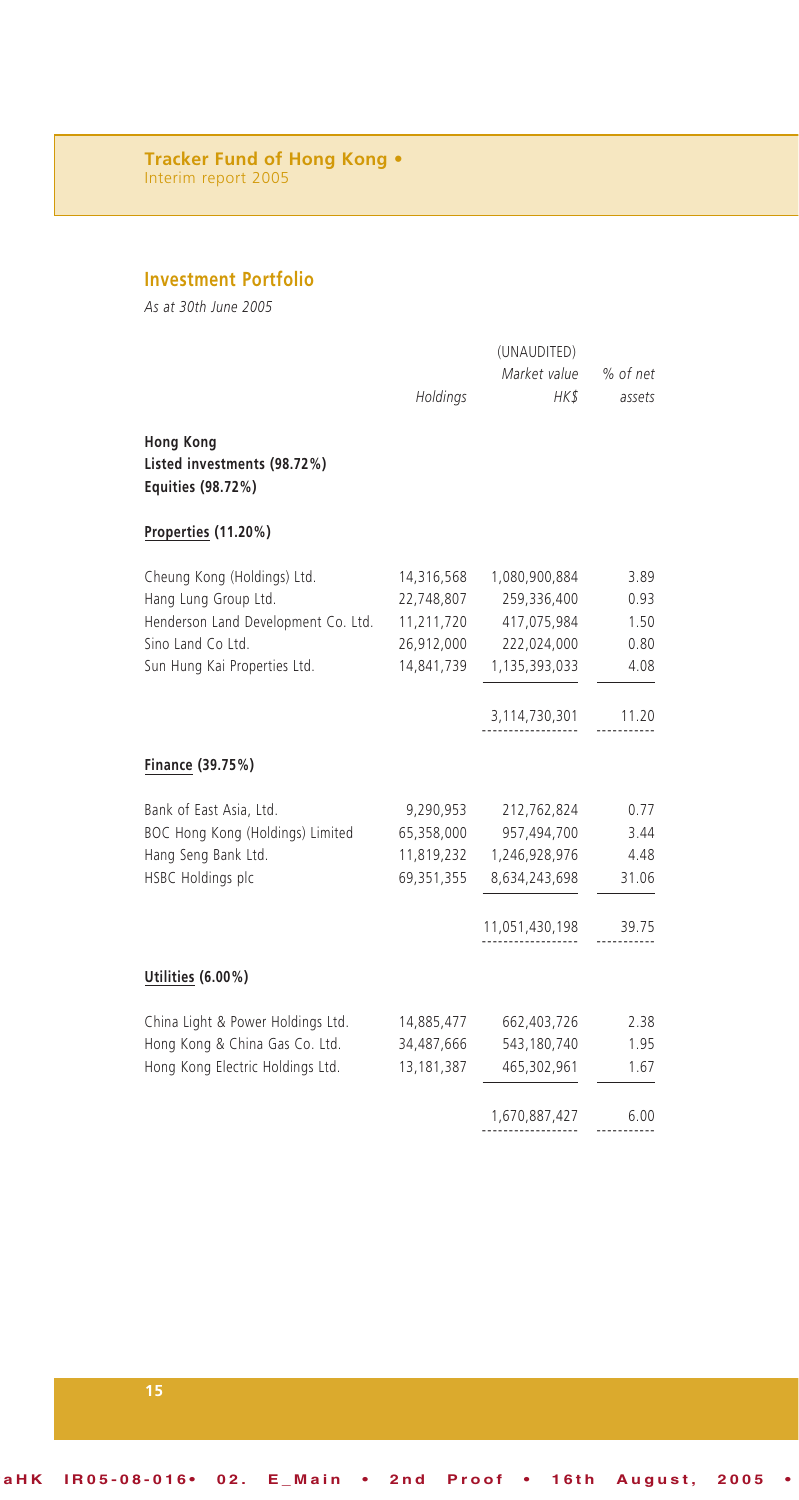# **Investment Portfolio (Continued)**

*As at 30th June 2005*

|                                        |              | % of net            |        |
|----------------------------------------|--------------|---------------------|--------|
|                                        | Holdings     | $H K$ \$            | assets |
| Commerce and Industry (41.77%)         |              |                     |        |
| Cathay Pacific Airways Ltd.            | 20,887,588   | 294,514,991         | 1.06   |
| Cheung Kong Infrastructure             |              |                     |        |
| Holdings Ltd.                          | 13,923,423   | 322,327,242         | 1.16   |
| China Merchants Holdings               | 13,260,190   | 199,565,860         | 0.72   |
| China Mobile (Hong Kong) Ltd.          | 121,920,002  | 3,529,584,058       | 12.70  |
| China Resources Enterprises, Ltd.      | 13,587,258   | 163,047,096         | 0.59   |
| China Unicom Ltd.                      | 77,696,539   | 505,027,503         | 1.82   |
| CITIC Pacific Ltd.                     | 13,548,167   | 308,220,799         | 1.11   |
| CNOOC Limited                          | 253,786,236  | 1,180,105,997       | 4.24   |
| COSCO Pacific Limited                  | 13,549,811   | 203,924,656         | 0.73   |
| Denway Motors Ltd.                     | 46,405,888   | 127,616,192         | 0.46   |
| Esprit Holdings Ltd.                   | 7,411,814    | 415,061,584         | 1.49   |
| Hutchison Whampoa Ltd.                 | 26,352,646   | 1,844,685,220       | 6.63   |
| Johnson Electric Holdings Ltd.         | 22,711,121   | 161,248,959         | 0.58   |
| Lenovo Group Ltd. (previously known    |              |                     |        |
| as Legend Group Ltd.)                  | 51,993,204   | 118,284,539         | 0.43   |
| Li & Fung Ltd.                         | 18,080,759   | 291,100,220         | 1.05   |
| MTR Corporations Ltd.                  | 33, 322, 143 | 498,166,038         | 1.79   |
| New World Development                  | 21,439,000   | 203,670,500         | 0.73   |
| <b>PCCW Limited</b>                    | 41,495,997   | 201,255,585         | 0.72   |
| Swire Pacific Ltd. (A shares)          | 5,744,545    | 393,501,333         | 1.42   |
| Wharf (Holdings) Ltd.                  | 15,114,963   | 411,882,742         | 1.48   |
| Yue Yuen Industrial (Holdings) Limited | 10,007,024   | 238, 167, 171       | 0.86   |
|                                        |              | 11,610,958,285<br>. | 41.77  |
| Total listed investments               |              | 27,448,006,211      | 98.72  |
| Other net assets                       |              | 354,996,185         | 1.28   |
| Net assets at 30th June 2005           |              | 27,803,002,396      | 100.00 |
| Total investments, at cost             |              | 19,648,055,189      |        |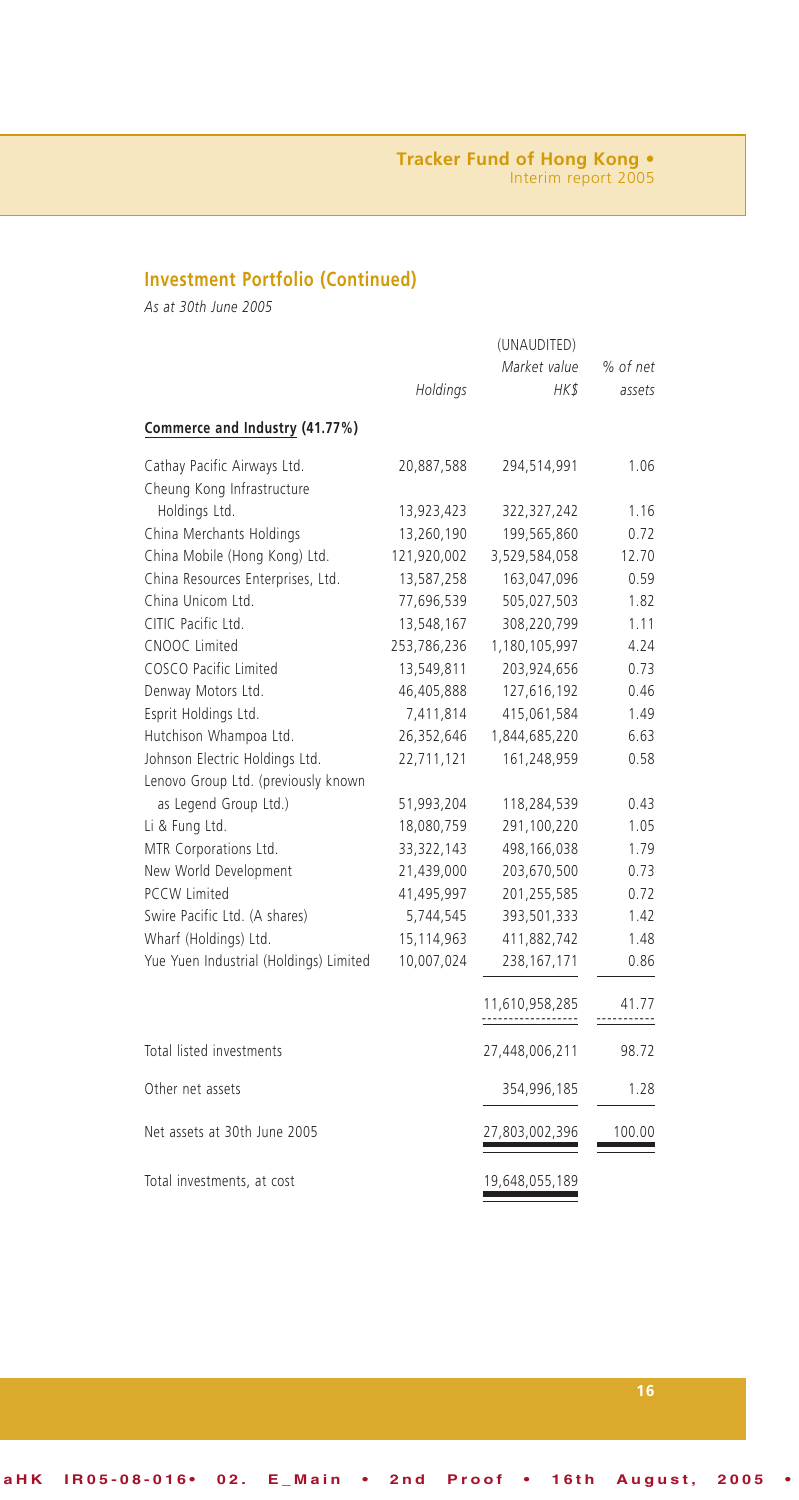## **Statement of Movements in Investment Portfolio**

*For the period ended 30th June 2005*

|                                                                                                                                                                                                                      | (UNAUITED)<br>Holdings                                                                          |                                                    |                                                                                          |                                                                                                 |
|----------------------------------------------------------------------------------------------------------------------------------------------------------------------------------------------------------------------|-------------------------------------------------------------------------------------------------|----------------------------------------------------|------------------------------------------------------------------------------------------|-------------------------------------------------------------------------------------------------|
| <b>Hong Kong</b><br>Listed investments<br><b>Equities</b>                                                                                                                                                            | 31.12.2004                                                                                      | Additions                                          | Disposals                                                                                | 30.06.2005                                                                                      |
| Properties                                                                                                                                                                                                           |                                                                                                 |                                                    |                                                                                          |                                                                                                 |
| Cheung Kong (Holdings) Ltd.<br>Hang Lung Properties Ltd.<br>Henderson Investment Ltd.<br>Henderson Land Development Co. Ltd.<br>Sino Land Co. Ltd.<br>Sun Hung Kai Properties Ltd.<br>Wheelock & Co. Ltd.            | 16,023,212<br>22,830,808<br>19,488,116<br>12,557,411<br>16,610,620<br>14,058,028                | 14,000<br>2,560,000<br>26,912,000<br>24,000        | 1,720,644<br>2,642,001<br>19,488,116<br>1,345,691<br>1,792,881<br>14,058,028             | 14,316,568<br>22,748,807<br>11,211,720<br>26,912,000<br>14,841,739                              |
| Finance                                                                                                                                                                                                              |                                                                                                 |                                                    |                                                                                          |                                                                                                 |
| Bank of East Asia Ltd.<br>BOC Hong Kong (Holdings) Limited<br>Hang Seng Bank Ltd.<br>HSBC Holdings plc                                                                                                               | 10,242,884<br>73,143,136<br>13,227,114<br>77,055,958                                            | 53,600<br>50,500<br>20,100<br>9,600                | 1,005,531<br>7,835,636<br>1,427,982<br>7,714,203                                         | 9,290,953<br>65,358,000<br>11,819,232<br>69,351,355                                             |
| <b>Utilities</b>                                                                                                                                                                                                     |                                                                                                 |                                                    |                                                                                          |                                                                                                 |
| China Light & Power Holdings Ltd.<br>Hong Kong & China Gas Co. Ltd.<br>Hong Kong Electric Holdings Ltd.                                                                                                              | 16,658,585<br>38,596,957<br>14,763,189                                                          | 11,500<br>29,000                                   | 1,784,608<br>4,138,291<br>1,581,802                                                      | 14,885,477<br>34,487,666<br>13,181,387                                                          |
| <b>Commerce and industry</b>                                                                                                                                                                                         |                                                                                                 |                                                    |                                                                                          |                                                                                                 |
| Cathay Pacific Airways Ltd.<br>Cheung Kong Infrastructure Holdings Ltd.<br>China Merchants Holdings<br>China Mobile (Hong Kong) Ltd.<br>China Resources Enterprises, Ltd.<br>China Unicom Ltd.<br>CITIC Pacific Ltd. | 23,306,172<br>15,594,453<br>14,809,600<br>135,686,905<br>14,562,706<br>86,905,779<br>15,151,486 | 40,000<br>30,000<br>161,000<br>456,000<br>60,000   | 2,458,584<br>1,671,030<br>1,579,410<br>13,927,903<br>1,431,448<br>9,269,240<br>1,603,319 | 20,887,588<br>13,923,423<br>13,260,190<br>121,920,002<br>13,587,258<br>77,696,539<br>13,548,167 |
| CNOOC Limited<br>COSCO Pacific Limited<br>Denway Motors Ltd.<br>Esprit Holdings Ltd.<br>Hutchison Whampoa Ltd.                                                                                                       | 283,995,396<br>14,911,043<br>49,645,600<br>8,253,342<br>29,381,840                              | 431,000<br>108,000<br>1,930,000<br>9,000<br>45,000 | 30,640,160<br>1,469,232<br>5,169,712<br>850,528<br>3,074,194                             | 253,786,236<br>13,549,811<br>46,405,888<br>7,411,814<br>26,352,646                              |
| Johnson Electric Holdings Ltd.<br>Lenovo Group Ltd. (previously known<br>as Legend Group Ltd.)<br>Li & Fung Ltd.<br>MTR Corporation Ltd.<br>New World Development                                                    | 25,417,661<br>51,700,906<br>20,165,561<br>37,055,556                                            | 69,500<br>5,494,000<br>30,000<br>21,439,000        | 2,776,040<br>5,201,702<br>2,114,802<br>3,733,413                                         | 22,711,121<br>51,993,204<br>18,080,759<br>33,322,143<br>21,439,000                              |
| <b>PCCW Limited</b><br>Swire Pacific Ltd. (A shares)<br>Wharf (Holdings) Ltd.<br>Yue Yuen Industrial (Holdings) Limited                                                                                              | 37,156,923<br>6,433,560<br>16,928,776<br>11,206,558                                             | 8,424,000<br>L,                                    | 4,084,926<br>689,015<br>1,813,813<br>1,199,534                                           | 41,495,997<br>5,744,545<br>15,114,963<br>10,007,024                                             |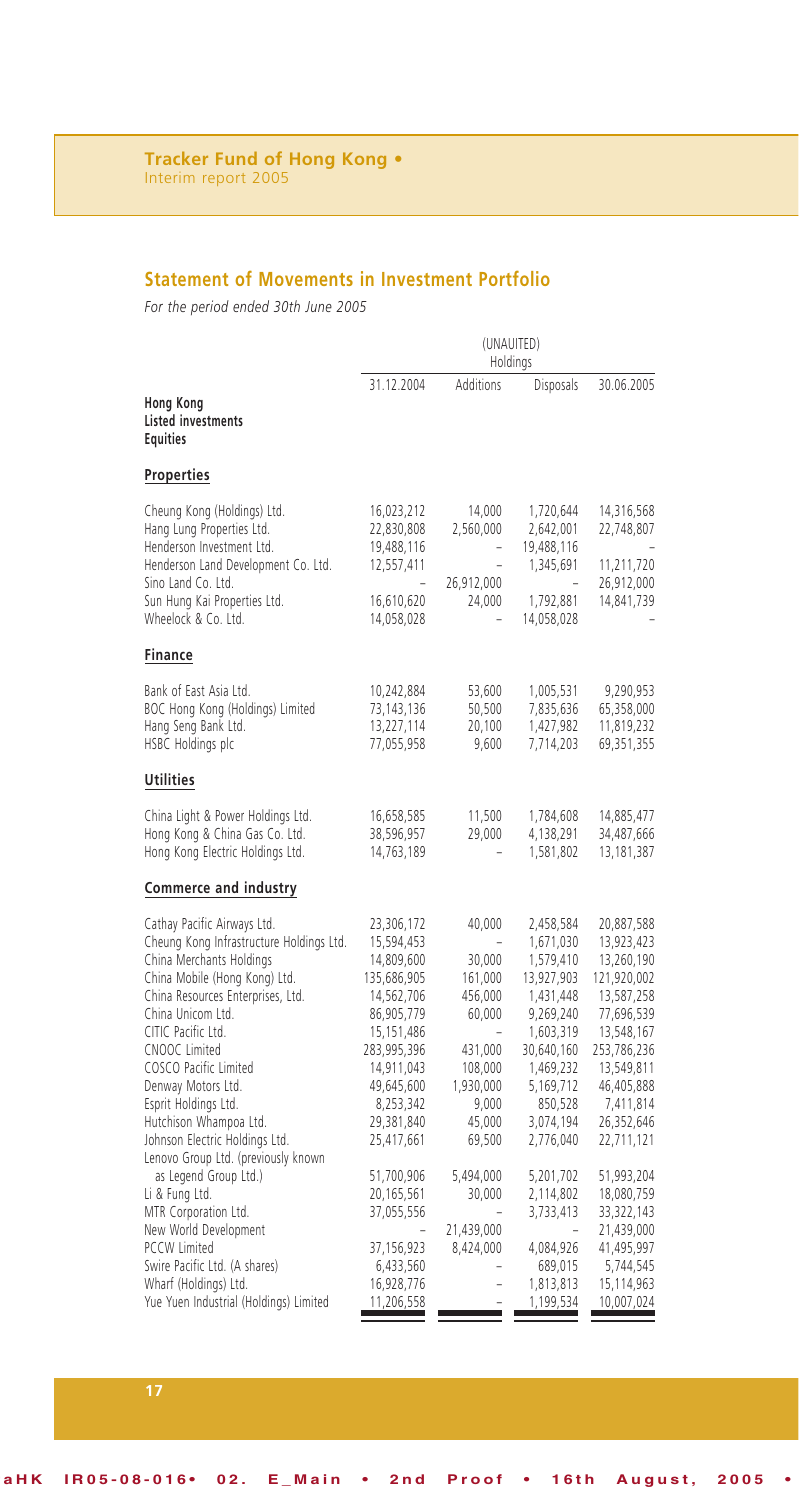## **Administration and Management**

#### **Directors of the Manager**

Mr. Vincent Duhamel Ms. Yan-Yan Li

#### **Members of the Supervisory Committee**

Mr. Marvin Cheung Mr. Fong Hup Ms. Karen Kemp Mr. Lawrence Fok Prof. Tsang Shu-ki

#### **Trustee and custodian**

State Street Bank and Trust Company 32nd Floor Two Exchange Square 8 Connaught Place Central Hong Kong

#### **Registrar**

Computershare Hong Kong Investor Services Limited Shops 1712-1716 17th Floor Hopewell Centre 183 Queen's Road East Hong Kong

#### **Manager**

State Street Global Advisors Asia Limited 32nd Floor Two Exchange Square 8 Connaught Place Central Hong Kong

#### **Promoter**

Exchange Fund Investment Limited 87th Floor Two International Finance Centre 8 Finance Street Central Hong Kong

#### **Conversion agent**

HK Conversion Agency Services Limited 2nd Floor, Vicwood Plaza 199 Des Voeux Road Central Hong Kong

#### **Auditors**

PricewaterhouseCoopers 22nd Floor Prince's Building Central Hong Kong